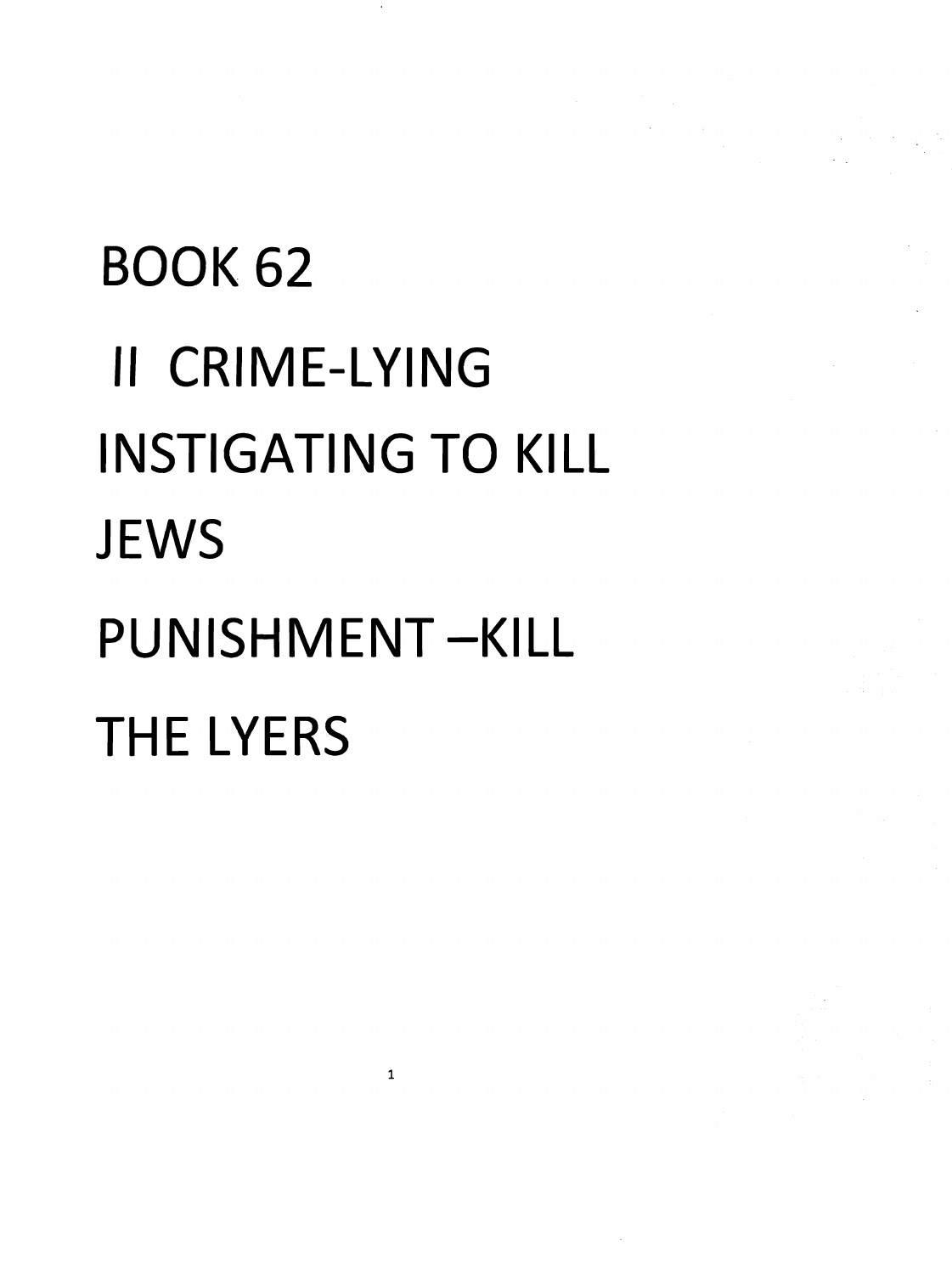Orwelian logic is to **twist facts. To su bstitute the aggressor as the victim and the victim**  becomes the aggressor. This is accomplished by lying bout the facts. Arab kills a Jew with a

 $\overline{\mathbf{c}}$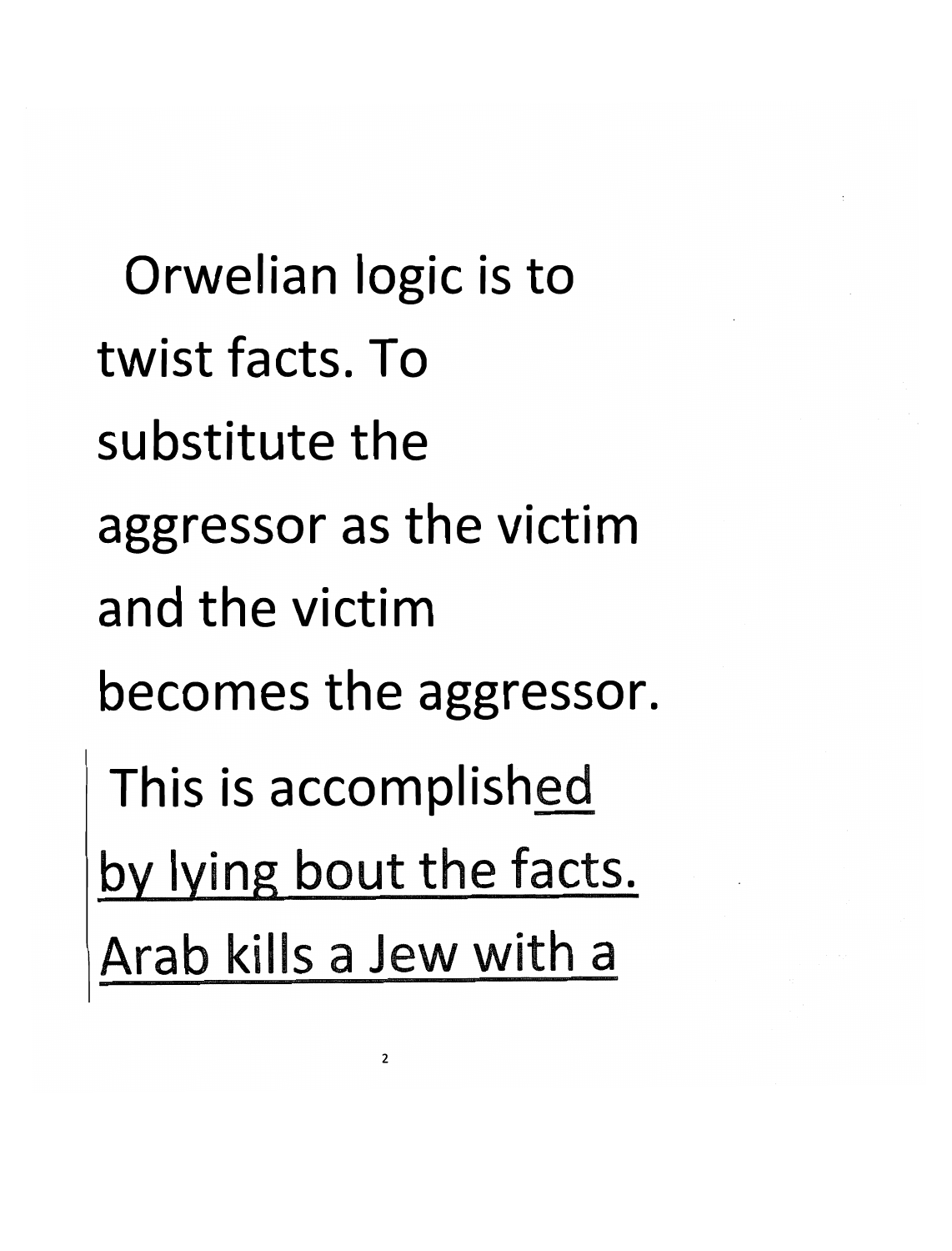knife. Israeli soldiers shoot the Arab .An Arab rams his car into Jews killing or wounding them Isreali soldiers shoot and kill the Arab. Abbas and the Palestinian authority leave out the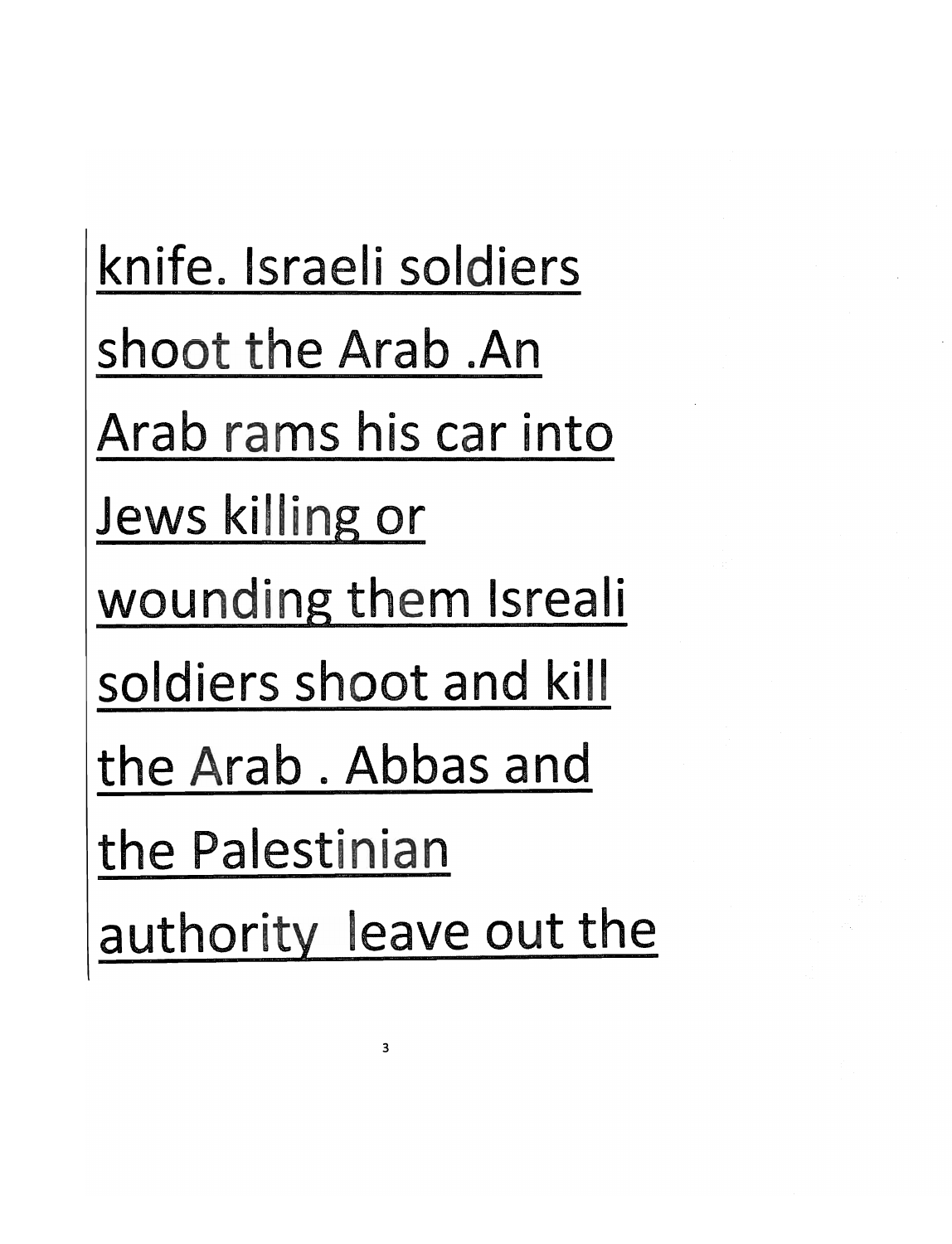facts that Arabs slashed Jews that Arabs rammed their cars into Jews. Theey only complain the Isreali soldiers executed innocent Arabs. Abbas at the meeting with Secretary of State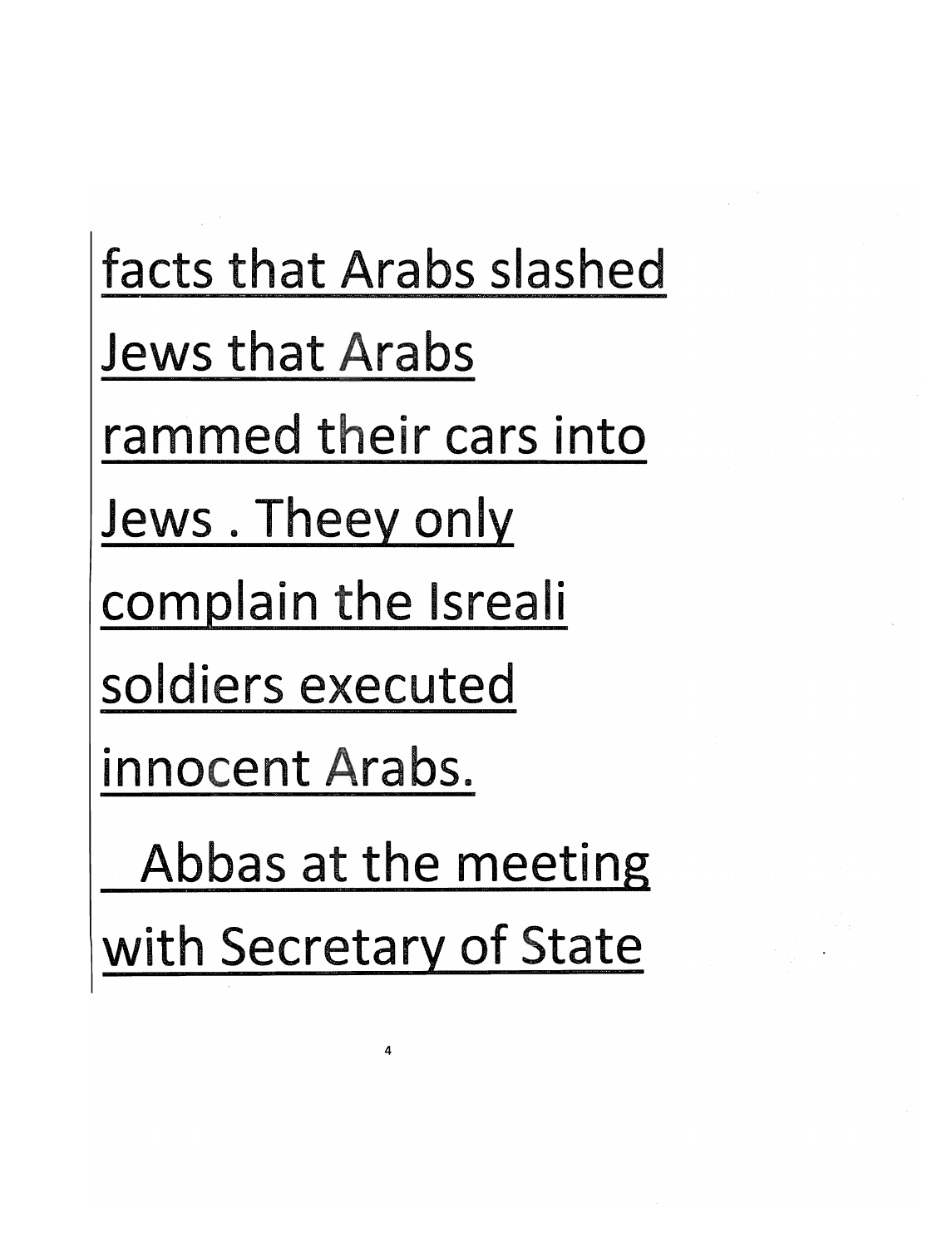Kerry stated that there will be no let up no sessession of knifings andf car ramming stoning of Jews until Jews abandon Judea Shomron and Jerusale. Thuzs he admitted that the Palestinian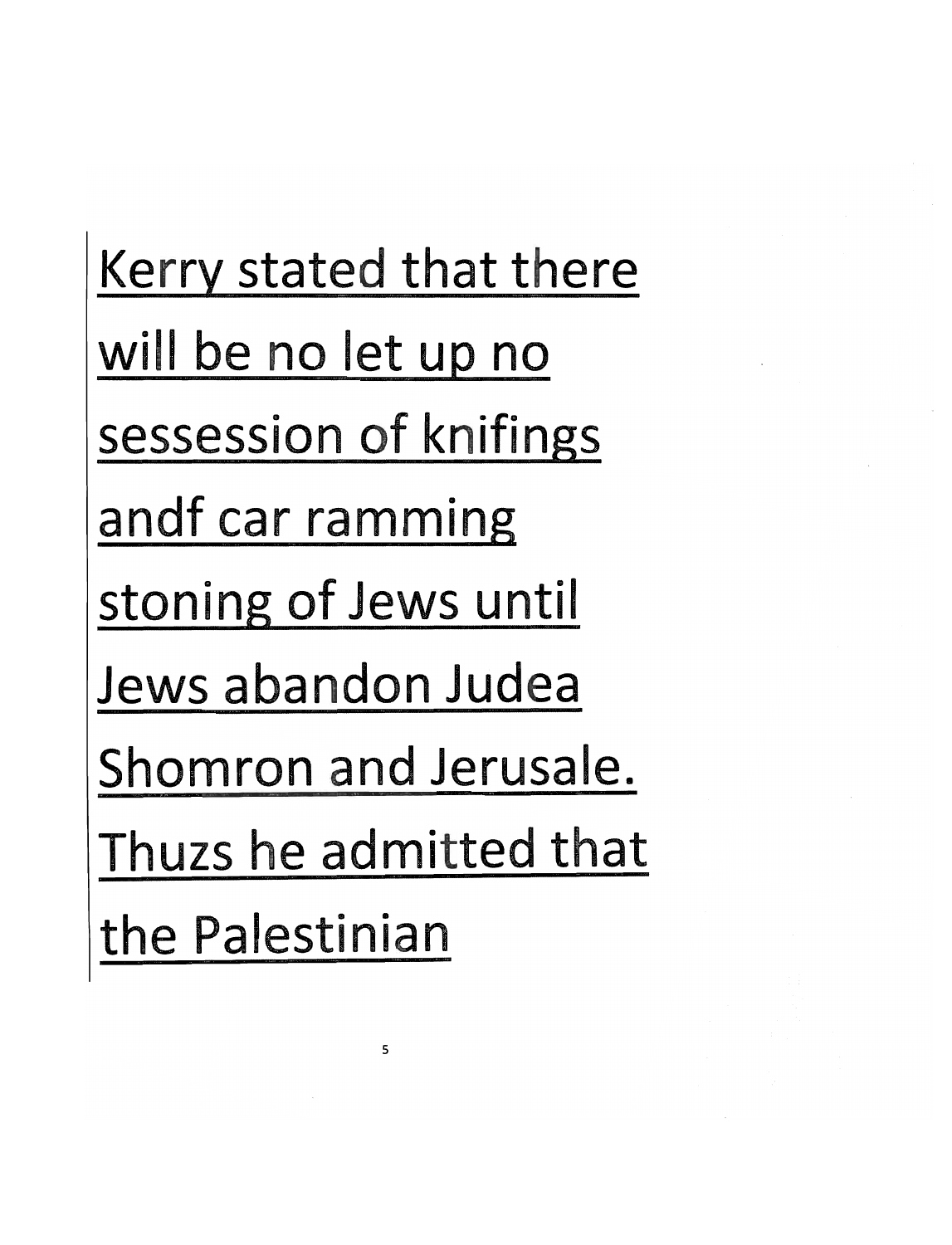authority is behind and orchestrating all the terror attacks. SOLUTION. STOP TRANSFERRING MONEY TO PAESTINIAN AUTHORITY. TOPPLE PAESTINIAN AUTHORITY.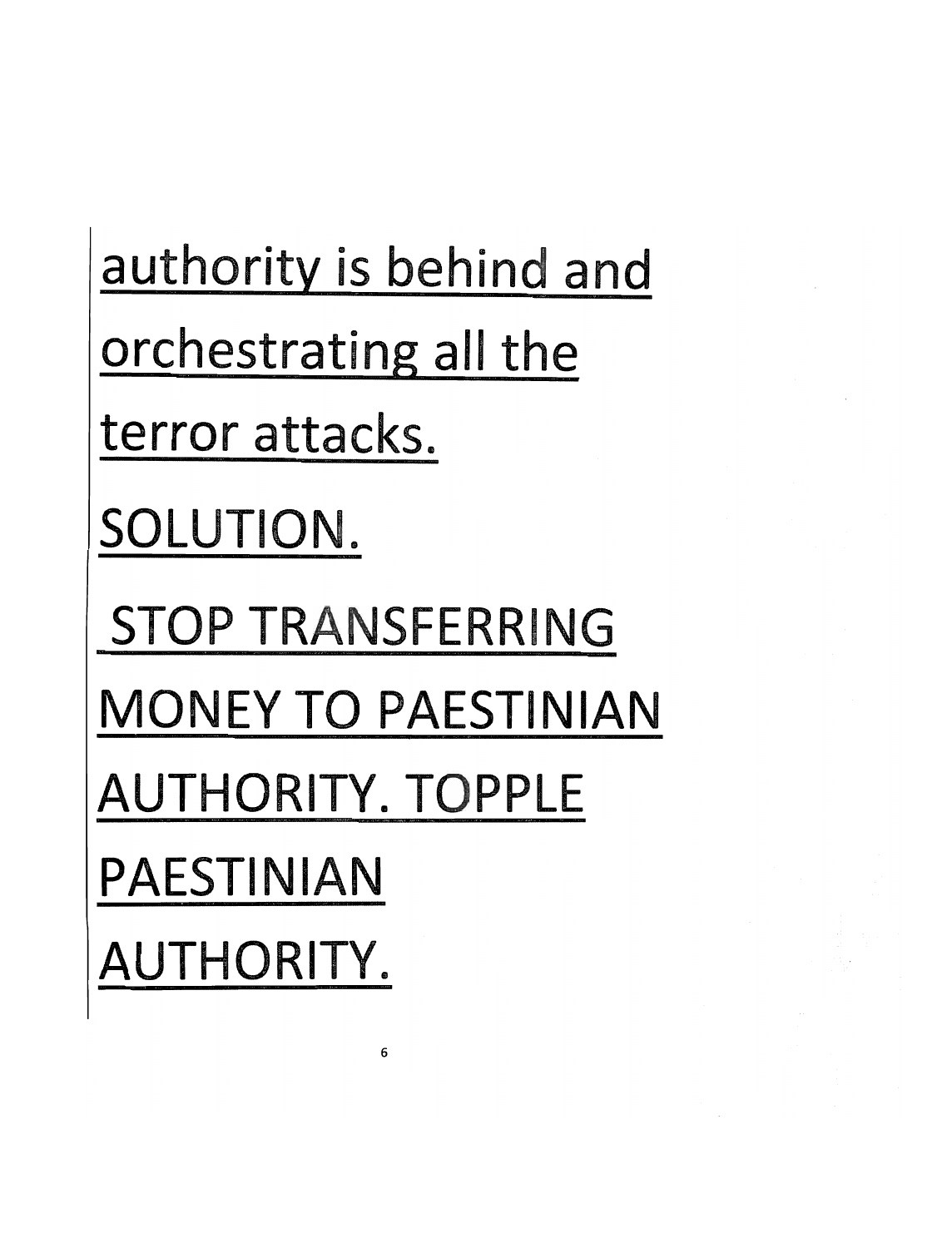| [1] ANNEX                |
|--------------------------|
| <b>AREA C</b>            |
| <b>AREA B</b>            |
| <b>AREA A</b>            |
| 121 CONTROL THE          |
| EDUCATIONAL              |
| <b>CURRICULUM OF THE</b> |
| <b>ARABS</b>             |

7

 $\mathcal{L}^{\text{max}}_{\text{max}}$  and  $\mathcal{L}^{\text{max}}_{\text{max}}$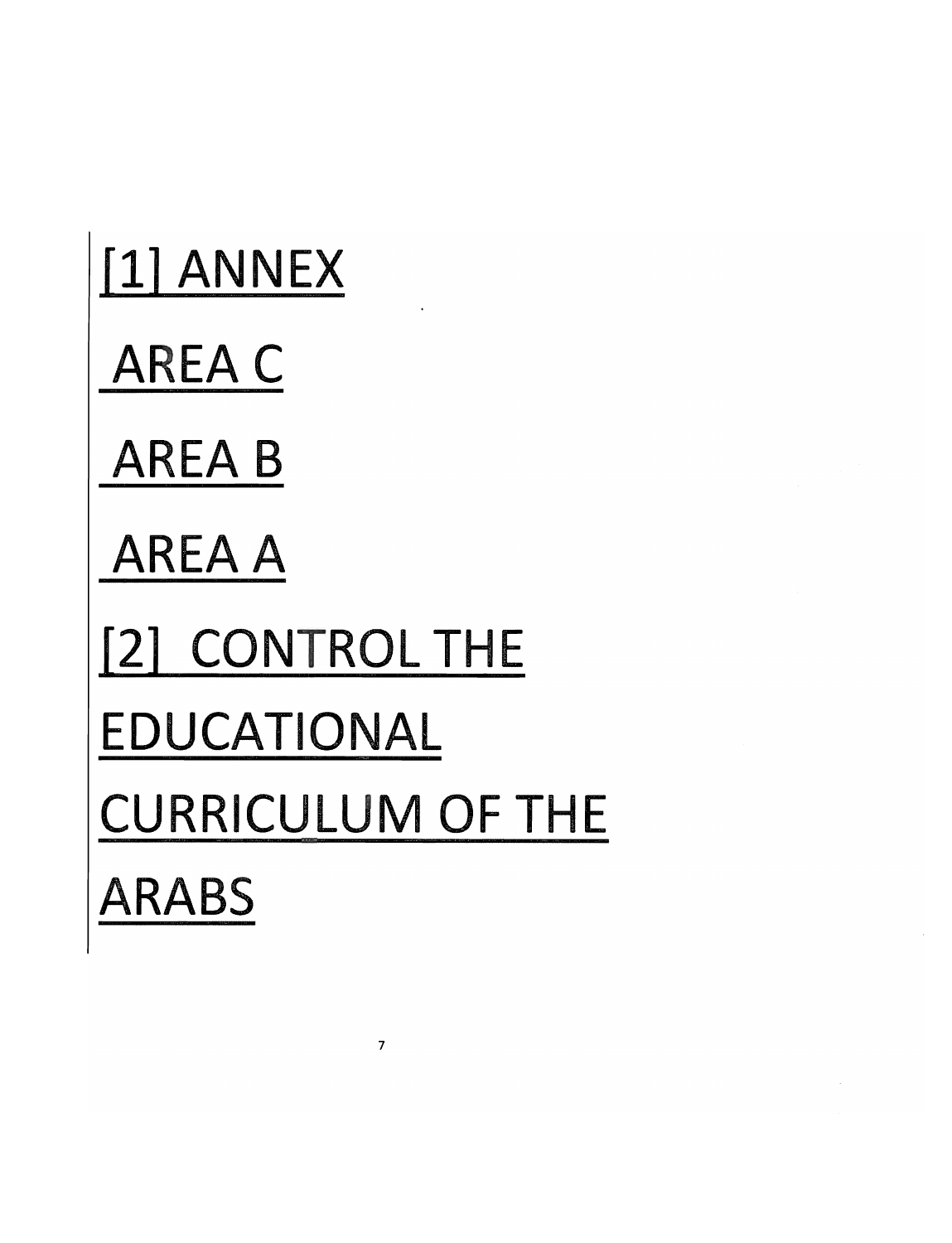# [3] CONTROL THE RADIO **[4]** THE TV AND [S]THE NEWSPAPERS TO ENSURE THAT THEY **DO** NOT DISEMINATE INCITEMENT TO **KILL JEWS.**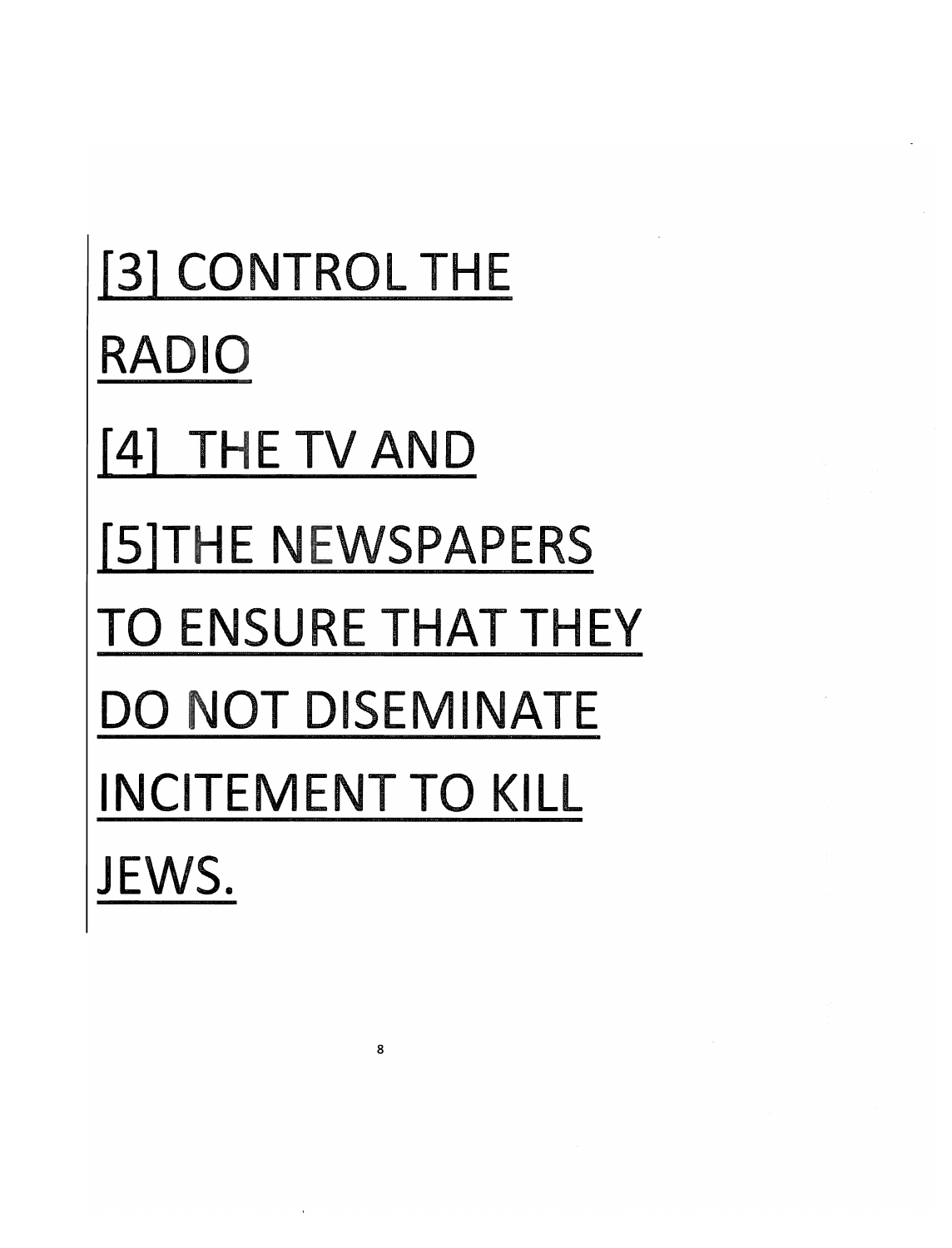[5] BANISH ALL INCITERS THEIR FAMILIES THEIR EXTENDED FAMILIES TO SYRIA. FROM SYRIA THEY WILL IMMIGRATE TO EUROPE. THEY WILL THeN EXHIBIT THEIR GRATITUDE TO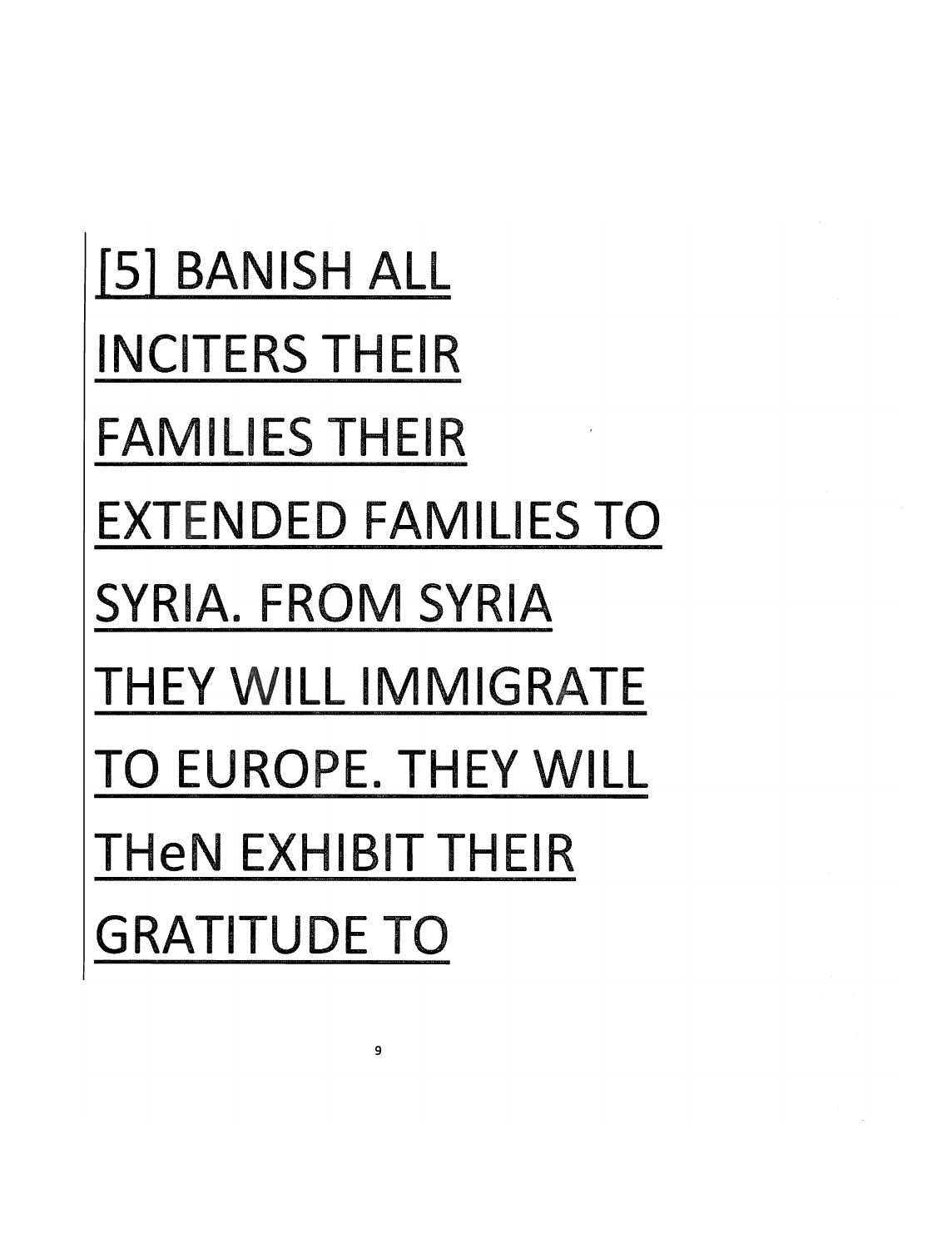EUROPEANS FOR SUPPORTING AN INDEPENDENT Palestinian state. They will stab car ram throw Molotov cocktails at Europeans. They will then die as shyids  $$ martyrs and go to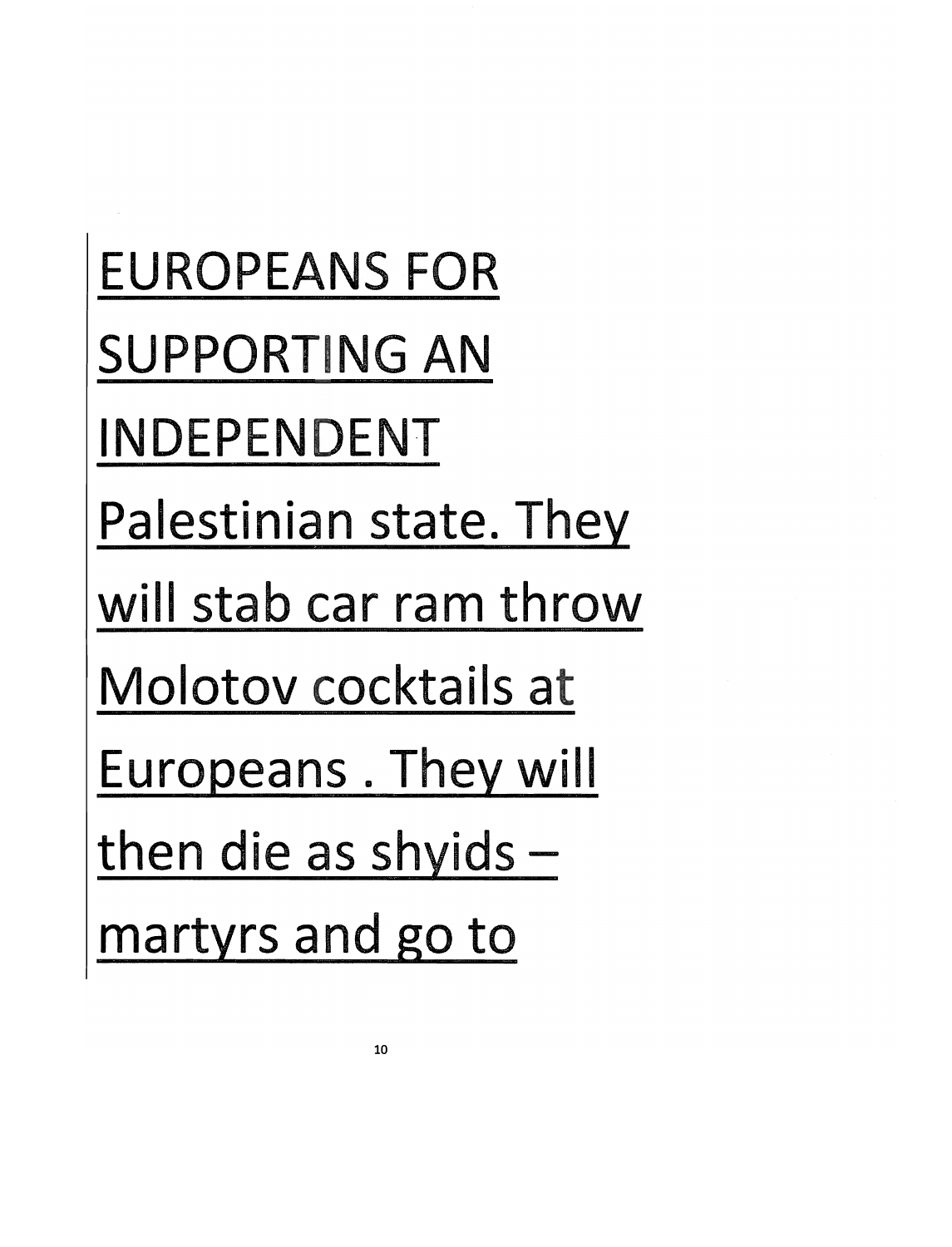heaven where 70-100 virgin females for male martyrs and 70-100 male virgins will await the female martyr. Eac of the TEN COMMANDMENTS CARRIED THE DEATH PENALTY FOR THE ONE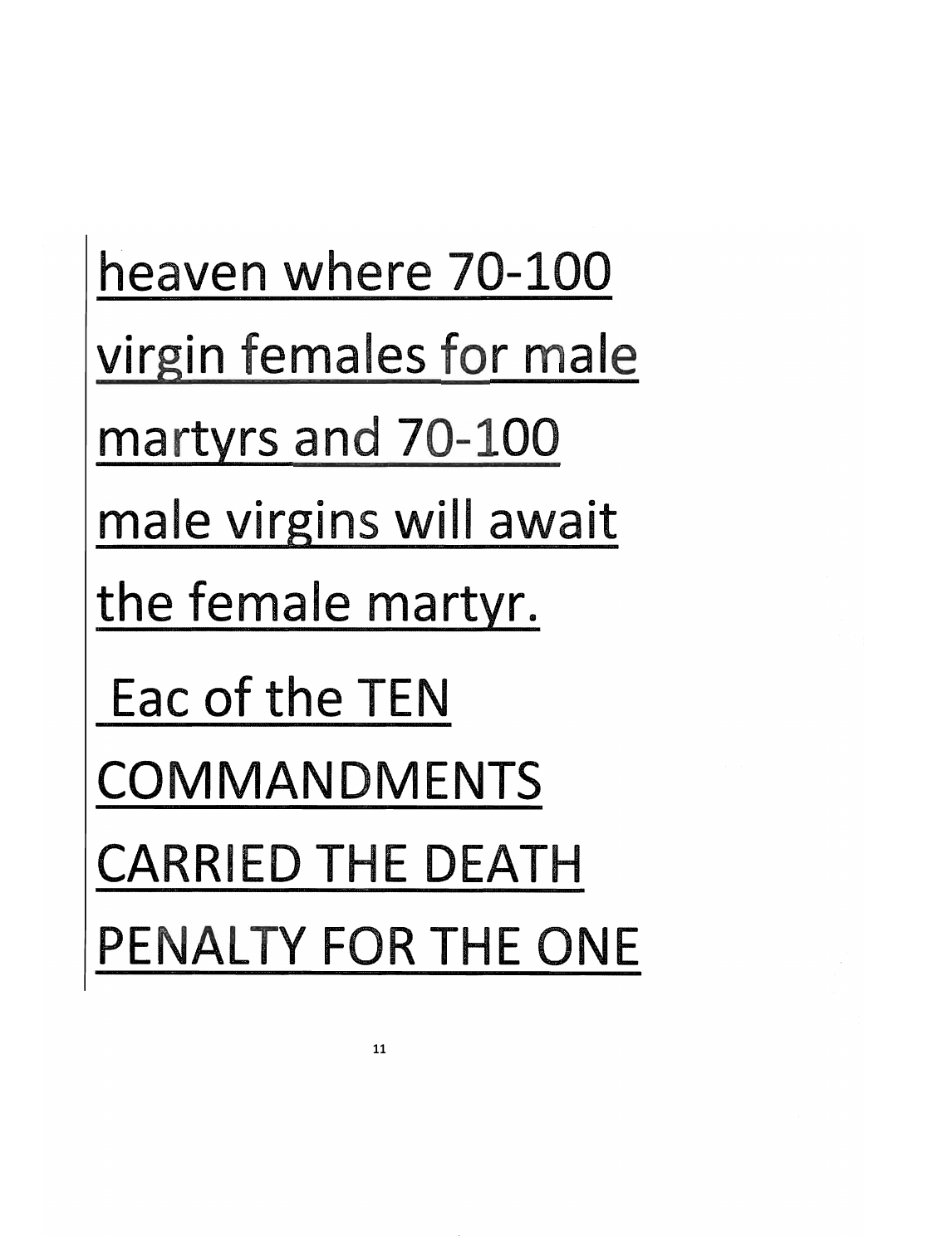**WHO VIOLATES THE** COMMANDMENT. THE 9TH Formatted: Superscript COMMANDMENT STATE "YOU SHALL NOT **GIVE FALSE TESTIMONY"** Abbas and the Palestinian authority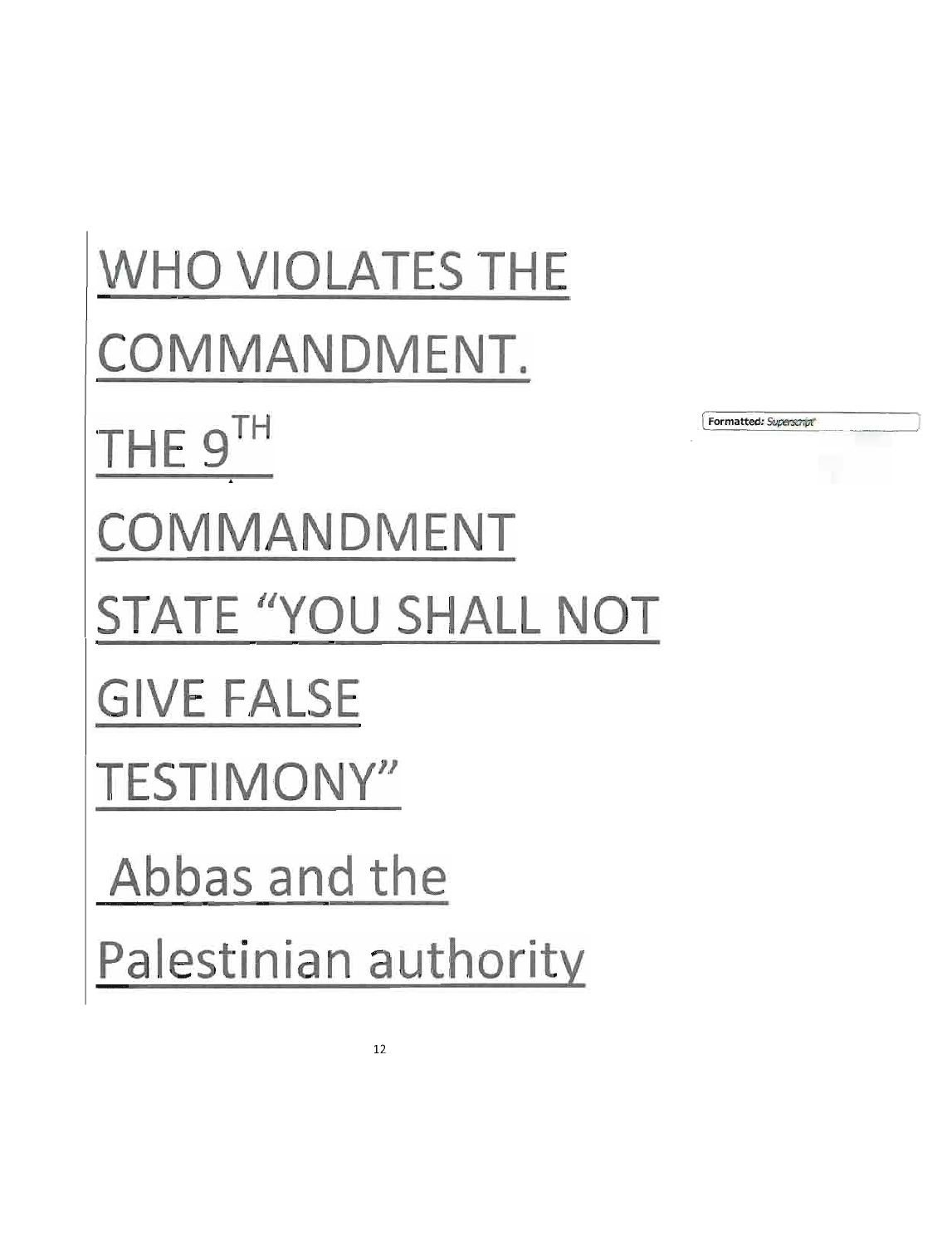deserve death for their vioaltionb of the 9<sup>th</sup> commandment. The Federal law in the USA and the laws of all the Sttaeas of the USA punishes with long prisom terms the crime of perjury. One causing

13

Formatted: Superscript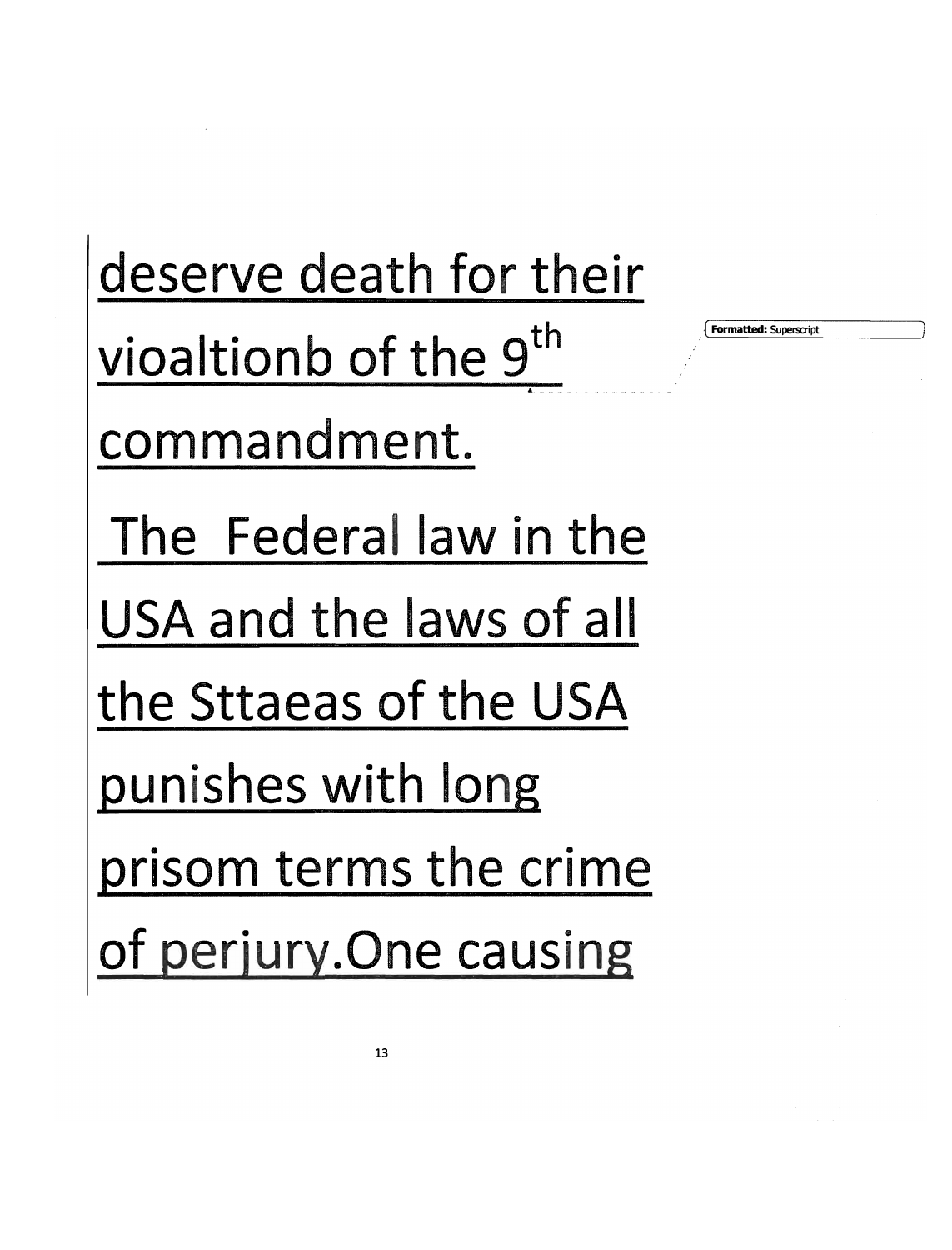Incitement that results in death can be charged as an accomplice and sentenced to the death penalty.

Again Aggac and the Palestinian authority are accomplices in the death of of 23 Jews and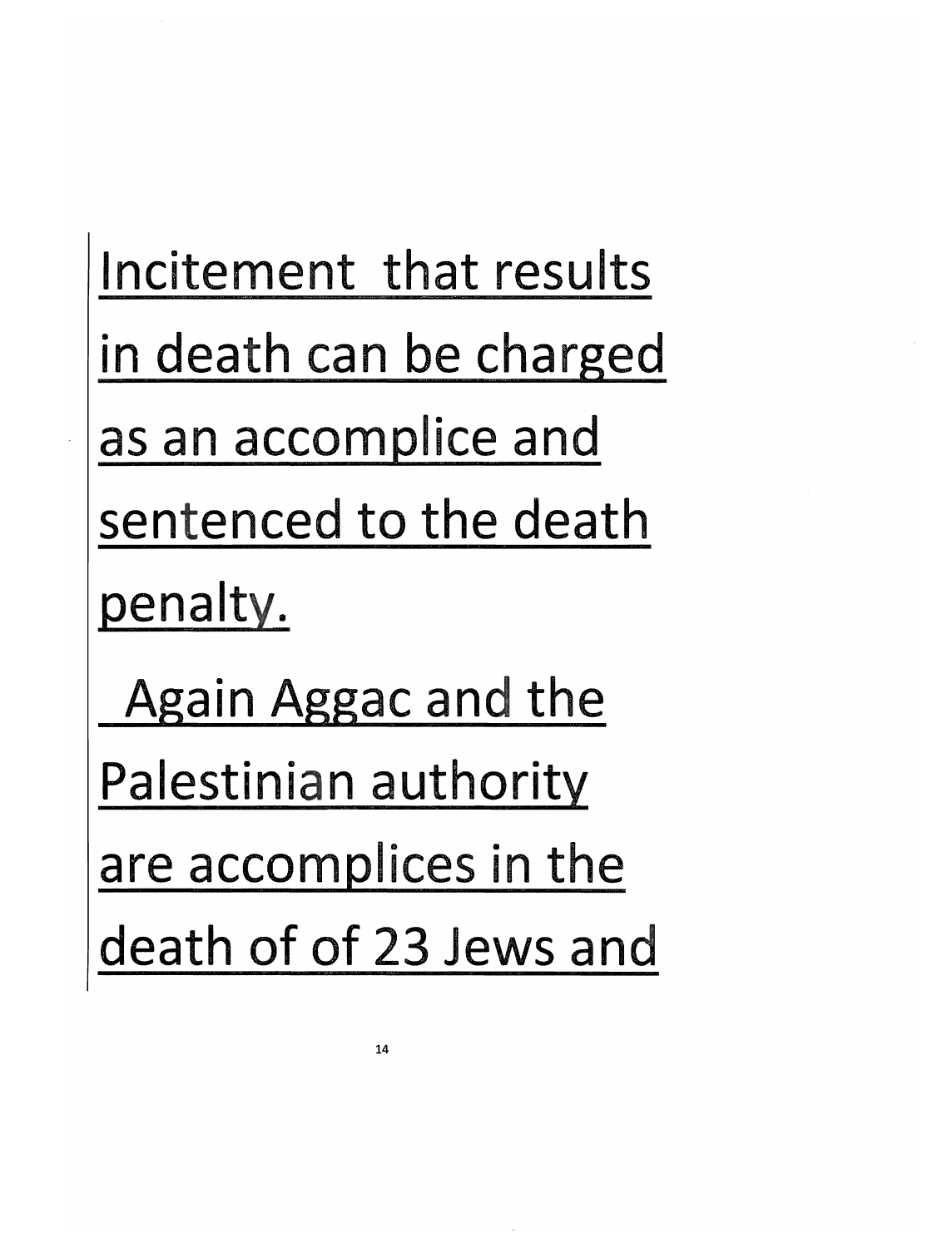over 89 gullible Palestinians that they are abusing and causing these Plaestinians to commit murder and then being shoy=t by Israeli troops. **He** fabrication that Jews are trying to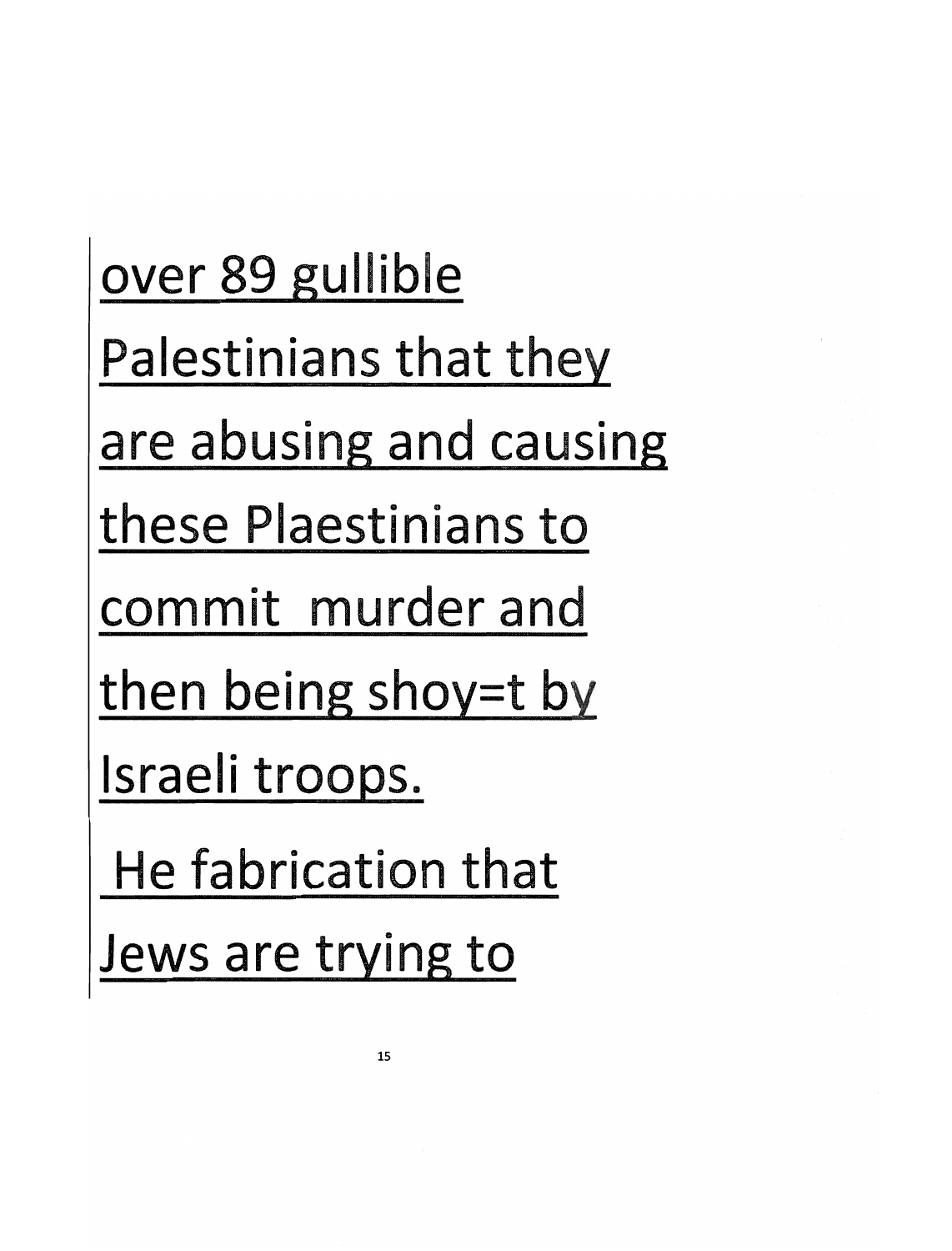destry the Mosque at the Temple mount has been employed by the Arabs in 2015 2002 1988 1960 1936-1939 1928 1920 1902 1880 1860 . this fabrication and blood libel work because the Arabs are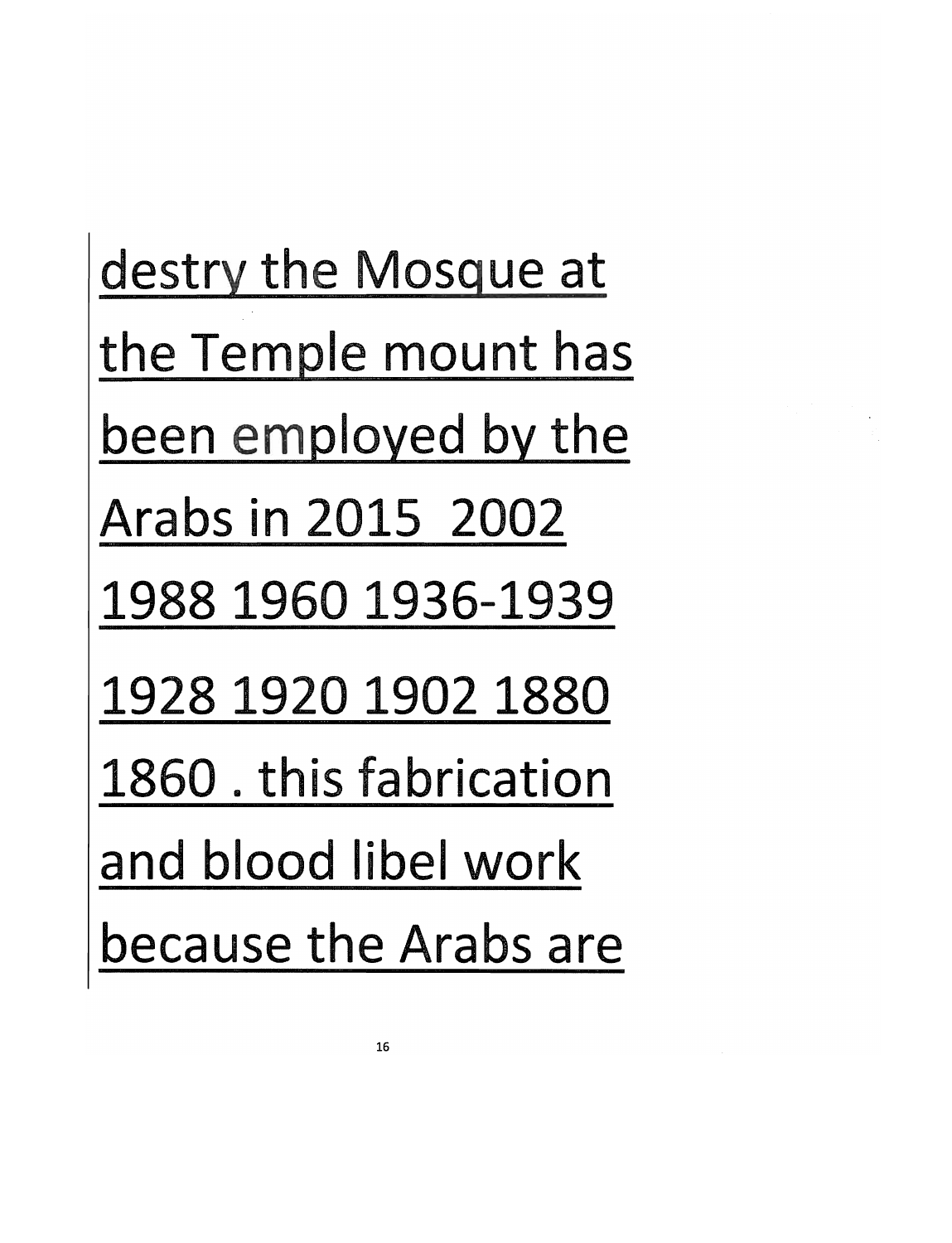



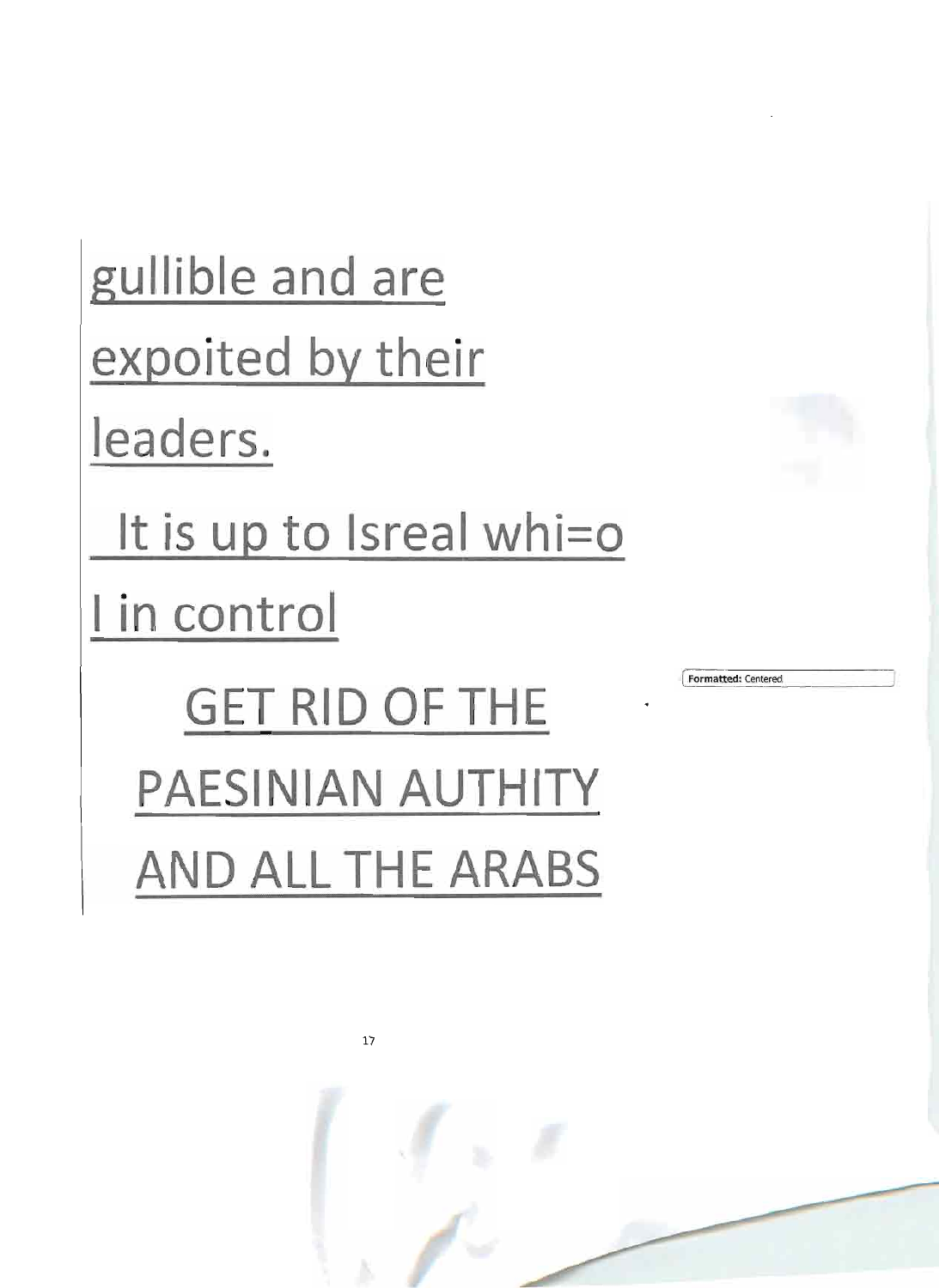AND THIR EXTENDED FAMILIES WHO RIOT. Abbas and the Palestinian authority are betting that the INTERNATIONAL COMMUNITY WILL IMPOSE ECONOMIC SNACTIONS ON ISRAEL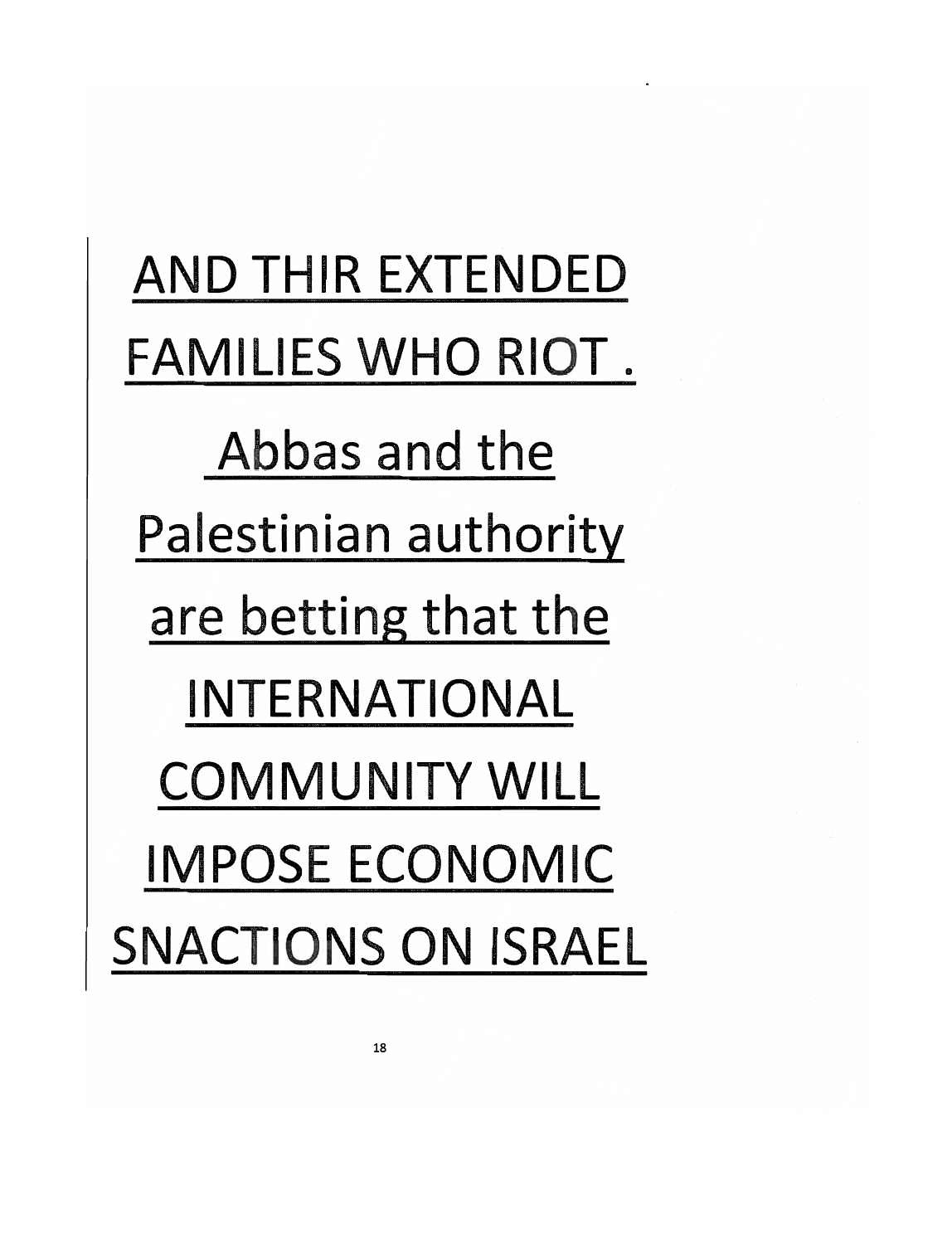## OR SEND TROOPS. IF NOT THE INR=TERNATIONAL COMMUNITY THEN THE OTHER ARAB COUNTIRIES. ISREAL SHOULD ONCE AND FOREALL ACT STRONG. THE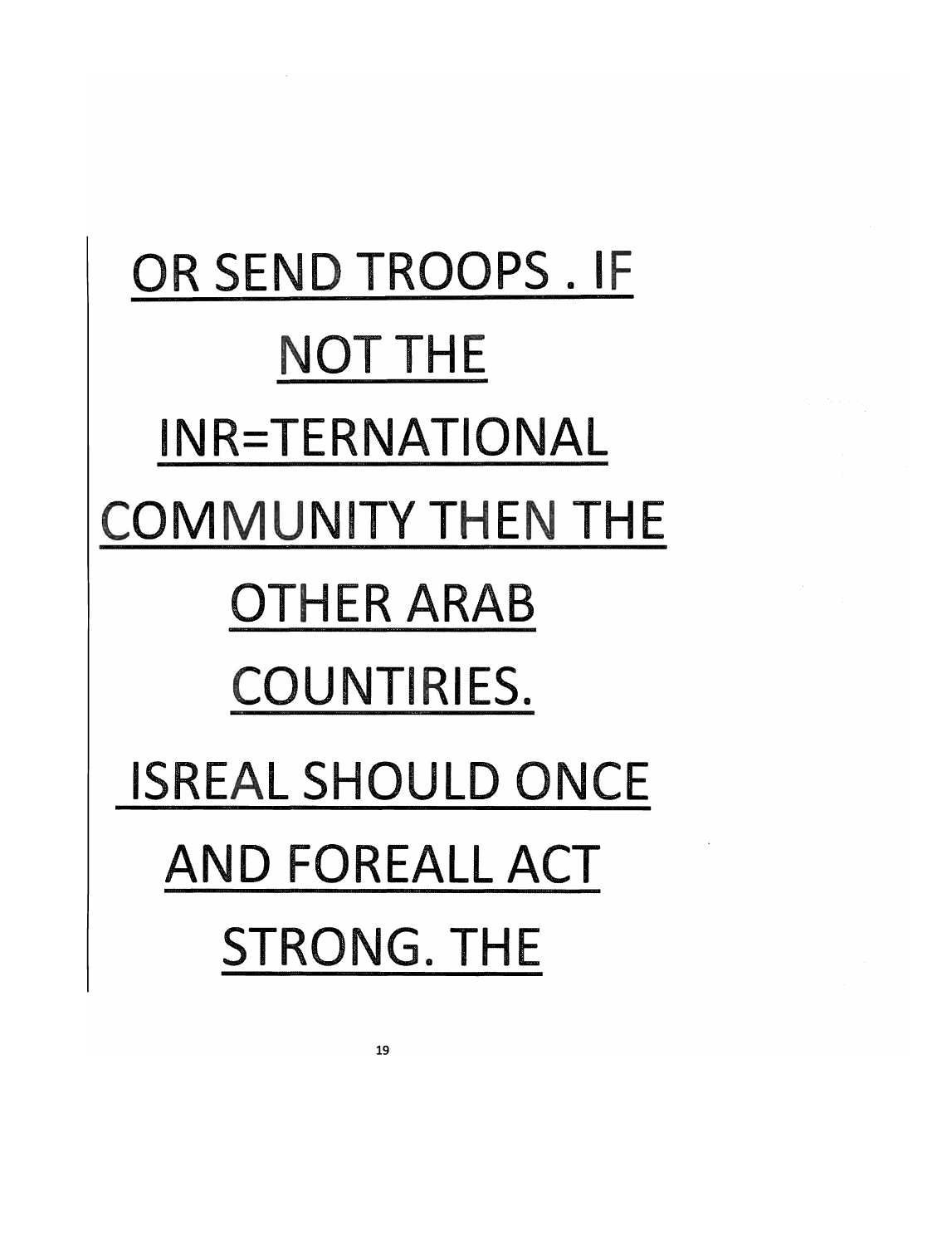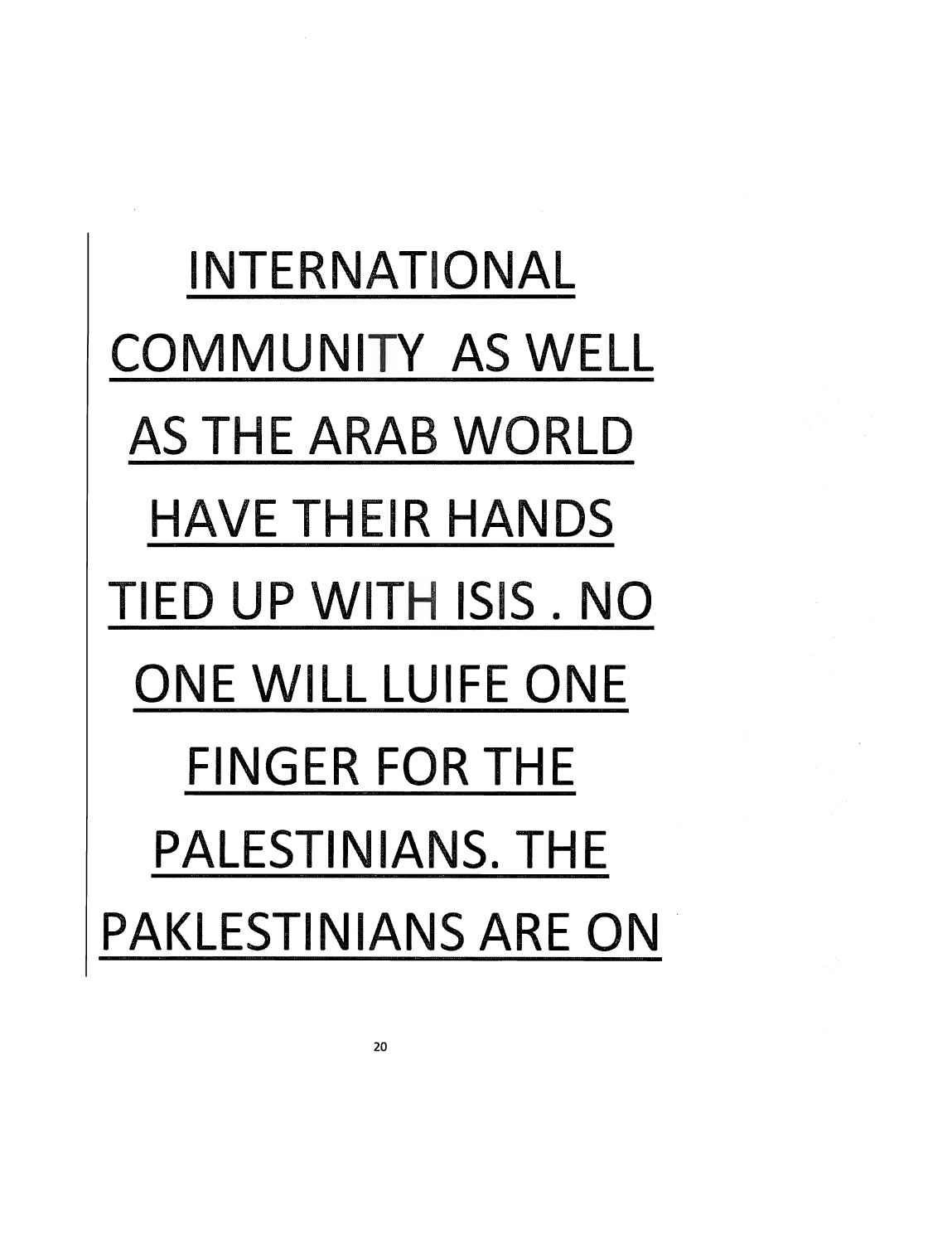THE BACK BURNER. NOW IS THE TIME TO GET RIS OF THE PALESTINIAN PROBLEM EXPEL ALL THE PALESTINIAN NOT ONLY THE TROUBKLE MAKERS. EXPEL ALL OF THEM TO SYRIA. FROM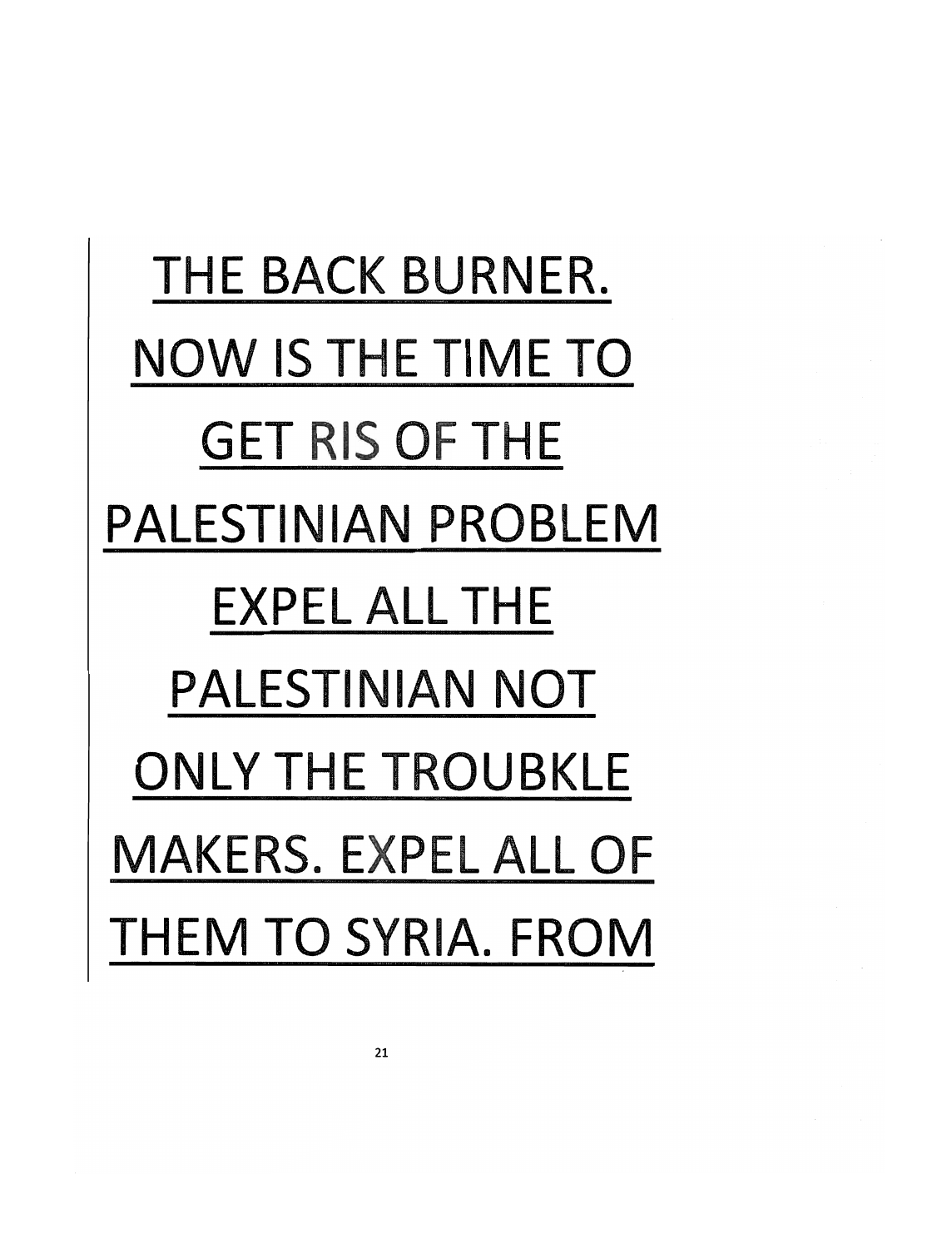### THERE THEY WILL MAKE THEIR WAY TO EUROPE. THEY WILL SHOW THEIR **GRITITUDE BY** STABBING SHHOTING EUROPEANS. THE EUROPEANS WILL IN TURN KILL ALL THE